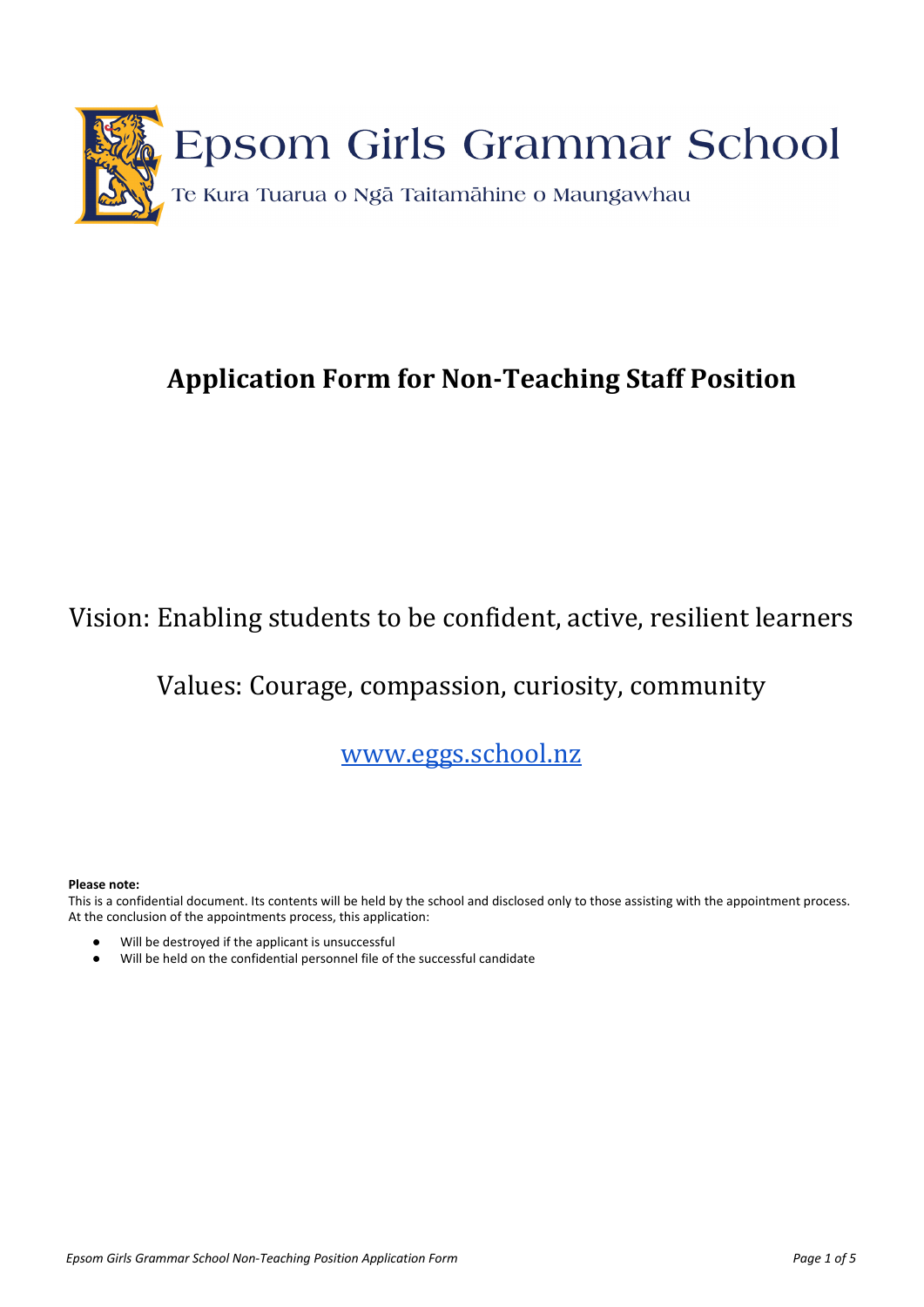| JOB DETAILS              |  |
|--------------------------|--|
| Vacancy as<br>advertised |  |
| <b>Closing Date</b>      |  |

| <b>PERSONAL DETAILS</b>        |  |                   |  |
|--------------------------------|--|-------------------|--|
| Name:                          |  | Title:            |  |
| <b>Full Postal</b><br>Address: |  | Gender pronoun:   |  |
|                                |  | Home Ph:          |  |
|                                |  | <b>Mobile Ph:</b> |  |
| Email:                         |  |                   |  |

| CITIZENSHIP / RIGHT TO WORK (If applicable please attach a photocopy of the visa with your<br>application) |             |                            |                                                               |
|------------------------------------------------------------------------------------------------------------|-------------|----------------------------|---------------------------------------------------------------|
| Are you a New Zealand citizen?                                                                             | <b>IYes</b> |                            | $\mathsf{No}\,$ - go to next question                         |
| Do you have Permanent Residence<br>status?                                                                 | <b>Yes</b>  |                            | $No$ – go to next question                                    |
| Do you have a current Work<br>Permit?                                                                      | <b>IYes</b> | Visa Type:<br>Visa Number: | No - you may not be eligible to be<br>employed in New Zealand |

| <b>PRESENT EMPLOYMENT</b>   |                          |  |
|-----------------------------|--------------------------|--|
| Present<br><b>Employer:</b> | Work Ph:                 |  |
| <b>Address:</b>             | Other Ph:                |  |
|                             | <b>Subjects and Year</b> |  |
|                             | <b>Levels Taught</b>     |  |
| <b>Position Held:</b>       | <b>Date Commenced:</b>   |  |

| <b>EMPLOYMENT HISTORY (continue on separate sheet if necessary)</b> |                     |                                |           |         |
|---------------------------------------------------------------------|---------------------|--------------------------------|-----------|---------|
| <b>POSITION HELD</b>                                                | <b>ORGANISATION</b> | <b>ADDRESS OF ORGANISATION</b> | Date From | Date To |
|                                                                     |                     |                                |           |         |
|                                                                     |                     |                                |           |         |
|                                                                     |                     |                                |           |         |
|                                                                     |                     |                                |           |         |
|                                                                     |                     |                                |           |         |
|                                                                     |                     |                                |           |         |
|                                                                     |                     |                                |           |         |
|                                                                     |                     |                                |           |         |
|                                                                     |                     |                                |           |         |
|                                                                     |                     |                                |           |         |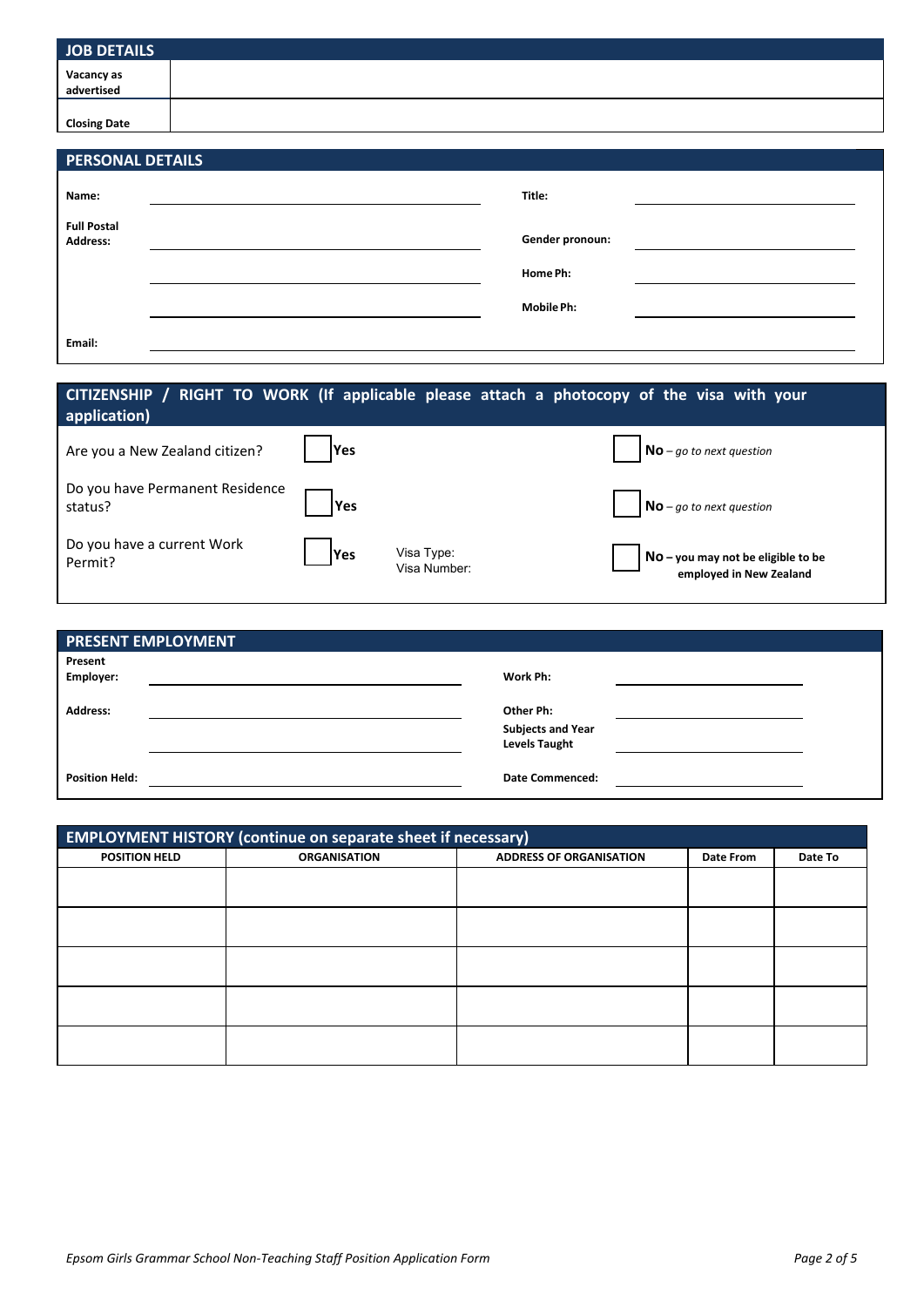| RELEVANT QUALIFICATIONS / CERTIFICATES |        |                                              |                     |
|----------------------------------------|--------|----------------------------------------------|---------------------|
| <b>Institution Attended</b>            | Year/s | <b>Qualifications / Certificate Attained</b> | <b>Date Awarded</b> |
|                                        |        |                                              |                     |
|                                        |        |                                              |                     |
|                                        |        |                                              |                     |
|                                        |        |                                              |                     |
|                                        |        |                                              |                     |

|                   | <b>REFEREES:</b>                                                                                                                                                                                                                  |                   |  |  |
|-------------------|-----------------------------------------------------------------------------------------------------------------------------------------------------------------------------------------------------------------------------------|-------------------|--|--|
|                   | At least one of these should be able to attest to your work performance. If you have included written references from people other than those<br>recorded below, please note that we may contact the writers of these references. |                   |  |  |
| $\mathfrak{J}$    |                                                                                                                                                                                                                                   |                   |  |  |
|                   | Name:                                                                                                                                                                                                                             | Home Ph:          |  |  |
|                   | <b>Address:</b>                                                                                                                                                                                                                   | Work Ph:          |  |  |
|                   |                                                                                                                                                                                                                                   | <b>Mobile Ph:</b> |  |  |
|                   |                                                                                                                                                                                                                                   | Relationship      |  |  |
|                   |                                                                                                                                                                                                                                   | to Applicant:     |  |  |
|                   | Email:                                                                                                                                                                                                                            |                   |  |  |
| $\left( 2\right)$ | Name:                                                                                                                                                                                                                             | Home Ph:          |  |  |
|                   | Address:                                                                                                                                                                                                                          | Work Ph:          |  |  |
|                   |                                                                                                                                                                                                                                   | <b>Mobile Ph:</b> |  |  |
|                   |                                                                                                                                                                                                                                   | Relationship      |  |  |
|                   |                                                                                                                                                                                                                                   | to Applicant:     |  |  |
|                   | Email                                                                                                                                                                                                                             |                   |  |  |
| 3                 | Name:                                                                                                                                                                                                                             | Home Ph:          |  |  |
|                   | <b>Address:</b>                                                                                                                                                                                                                   | Work Ph:          |  |  |
|                   |                                                                                                                                                                                                                                   | <b>Mobile Ph:</b> |  |  |
|                   |                                                                                                                                                                                                                                   | Relationship      |  |  |
|                   |                                                                                                                                                                                                                                   | to Applicant:     |  |  |
|                   | Email:                                                                                                                                                                                                                            |                   |  |  |

| <b>OTHER INFORMATION</b>                                                                                                                                                                                               |  |  |  |
|------------------------------------------------------------------------------------------------------------------------------------------------------------------------------------------------------------------------|--|--|--|
| Have you had an injury or medical condition caused by gradual process, disease or infection – for example hearing loss,<br>occupational overuse syndrome – which the tasks of this job may aggravate or contribute to? |  |  |  |
| No If yes, please give details of the injury/condition below. How is your performance likely to be affected?<br>Yes                                                                                                    |  |  |  |
|                                                                                                                                                                                                                        |  |  |  |
|                                                                                                                                                                                                                        |  |  |  |
|                                                                                                                                                                                                                        |  |  |  |
|                                                                                                                                                                                                                        |  |  |  |
| Do you have a current New Zealand drivers licence?<br>Number:<br>Yes<br>No                                                                                                                                             |  |  |  |
| Do you have a current First Aid certificate?<br>Issuing Organisation:<br>No<br>Yes                                                                                                                                     |  |  |  |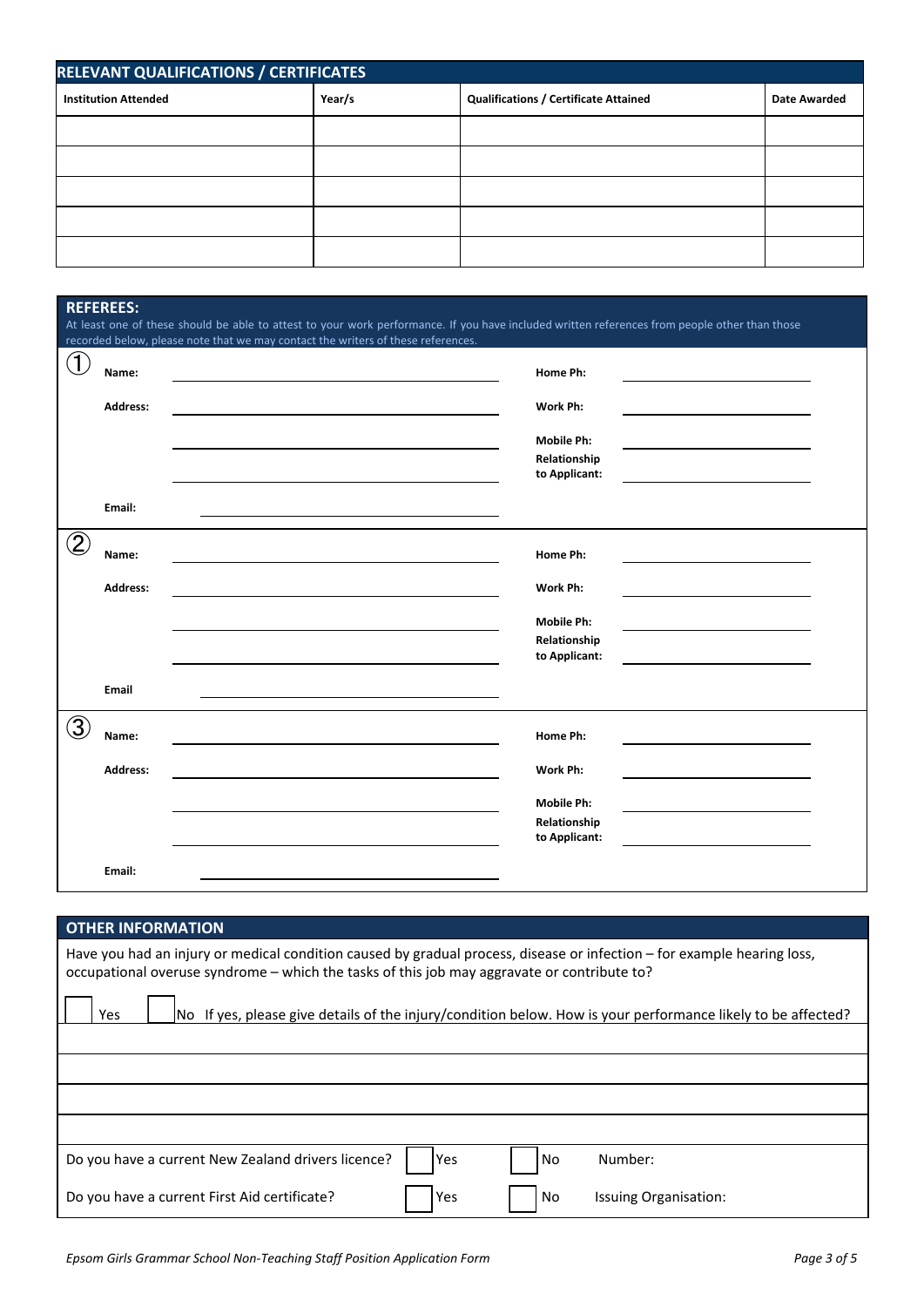#### CRIMINAL CONVICTIONS

| <b>NOTE:</b> | The Epsom Girls Grammar School Board of Trustees requires you to disclose all convictions unless they are |
|--------------|-----------------------------------------------------------------------------------------------------------|
|              | covered by the Criminal Records (Clean Slate) Act 2004.                                                   |

#### WHAT MUST YOU DISCLOSE?

You must declare all of your convictions in the table below if you have:

- ❏ been convicted of an offence within the last 7 years; or
- ❏ been sentenced to a custodial sentence (e.g. imprisonment, corrective training, borstal); or
- ❏ been ordered by a Court during a criminal case to be detained in a hospital due to your mental condition, instead of being sentenced; or
- ❏ been convicted of a 'specified offence' (e.g. sexual offending against children and young people or the mentally impaired); or
- ❏ not paid in full any fine, reparation or costs ordered by the Court in a criminal case; or
- ❏ been indefinitely disqualified from driving under section 65 of the Land Transport Act 1998 or earlier equivalent provision.

#### PLEASE ANSWER THE FOLLOWING BASED ON THE ABOVE CRITERIA. TICK ONE BOX ONLY:

No, none of the above criteria applies to me or I have no convictions, am awaiting sentencing or have charges pending Go to the next section

Yes, at least one of the criteria applies and I will disclose my criminal convictions in the table below: Disclosure of Criminal Convictions

| <b>DISCLOSURE OF CRIMINAL CONVICTIONS</b> |                   |                                             |  |
|-------------------------------------------|-------------------|---------------------------------------------|--|
| <b>Offence</b>                            | Year<br>Committed | Details of Fine/PD/Supervision/Imprisonment |  |
|                                           |                   |                                             |  |
|                                           |                   |                                             |  |

#### PRIVACY ACT 1993

This application is submitted with the understanding that any further information given is for the use of the employer and their authorised representatives who may at any time have access to this information.

Furthermore consent is given for members of the Epsom Girls Grammar School Board of Trustees or nominated representative to make enquiries of my present or past employers or colleagues or any other person who may assist in establishing my suitability for appointment to the position.

| <b>Applicant's Signature:</b> | Date: |
|-------------------------------|-------|
|                               |       |

#### EVIDENCE OF IDENTITY

Please attach to your application two forms of identification as detailed below. If short listed, please bring originals with you so that these can be sighted.

❏ Primary Identification Document

This includes NZ passport, overseas passport, NZ emergency travel document, NZ refugee's travel document, NZ certificate of identity, NZ firearms licence, NZ full birth certificate (issued on or after 1/1/1998 and must carry a unique ID number), NZ citizenship certificate

❏ Secondary Identification Document

This includes NZ drivers licence, 18+ card, Community Services Card, SuperGold/Veteran SuperGold card, NZ student photo identification card, NZ employee photo identification card, NZ electoral roll record, IRD number, NZ issued utility bill (issued not more than 6 months earlier)

❏ One of the above must be photographic

If this is problematic please contact the school as there are other ways to meet this requirement